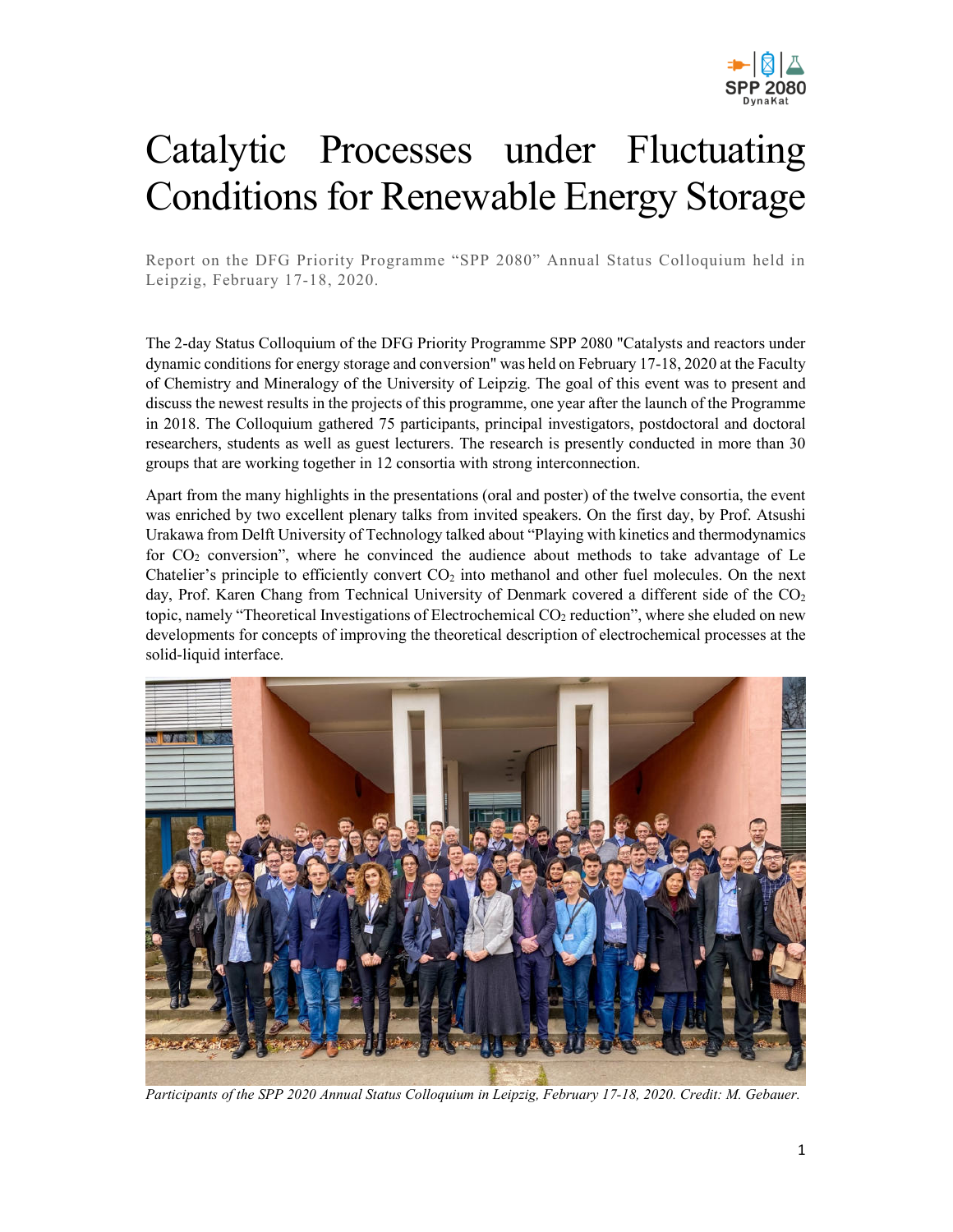

All consortia presented their latest results in stimulating talks, followed by lively and productive discussions. The talks were organized in topic-specific sections, namely electrocatalysis, methanol synthesis, methane and hydrocarbon formation under dynamic reaction conditions.

In the hydrocarbon synthesis session, Aleks Arinchtein representing the Kondratenko/Bentrup/Krähnert consortium showed detailed electron microscopy and Raman spectroscopy characterization of iron oxide/carbide Fischer-Tropsch catalysts for  $CO<sub>2</sub>$  conversion into higher hydrocarbons in the fresh state and post-catalysis, revealing the formation of multiple phases with different catalytic activity, having implementations for operation under dynamic conditions. The speakers of the Seidel-Morgenstern/Petkovska/Kienle consortium presented a model-based study to maximize the methanol output by applying forced periodic reactor operation using the nonlinear frequency-response approach.

New approaches to methanol synthesis from CO and CO<sub>2</sub> were presented by Malte Behrens representing the Behrens/Grunwaldt/Studt consortium, who showed the controlled synthesis of Cu/Zn standard catalysts with Al and Ga promoters for methanol synthesis, *operando* X-ray absoption spectroscopy under dynamic operations, supported by DFT-calculations on interaction of Cu with Zn or ZnO. The Gläser/Jentys/Deutschmann consortium showed results on hydrogenation of CO<sub>2</sub> to methanol under dynamic reaction conditions, introducing a novel concept for carbon capture and utilization.

In the next session, four talks were dedicated to the conversion of  $CO<sub>2</sub>$  into methane. The Bäumer/Mädler/Thöming consortium presented results on long-term stable cobalt-based catalysts for the dynamically operated Sabatier reaction. Wolfgang Kleist representing the Kleist/Bauer/Zobel consortium presented the approach MOFCO<sub>2</sub>DYN-X<sup>2</sup>: New CO<sub>2</sub> methanation catalysts from MOF precursors – Structures and mechanisms under dynamic conditions by combination of (synchrotronbased) hard X-ray techniques. The Sundmacher/Sheppard/Gläser consortium presented results of multiscale analysis and rational design of dynamically operated integrated catalyst-reactor systems for methanation of CO2. The Freund/Klumpp consortium showed work on temporally and spatially resolved *operando* analysis in a microstructured reactor, for gaining a kinetic description of CO<sub>2</sub> methanation while taking catalyst decativation and dynamic conditions into account.

Critical topics of electrocatalytic methods, hereunder water electrolysis and electrocatalytic  $CO<sub>2</sub>$ reduction, were also covered by four talks. The speakers of the Krewer/Grunwaldt/Cherevko consortium presented catalyst synthesis by flame-spray pyrolysis, testing via cyclic voltammetry, *operando* X-ray absorption spectroscopy and kinetic modelling of IrO<sub>2</sub>/RuO<sub>2</sub>-based oxygen-evolution reaction catalysts for water electrolysis. Christoph Scheurer representing the Eichel/Reuter/Schlögl consortium presented their results on "Transient High-temperature Oxygen Evolution Reaction". The Jacob/Over consortium presented a DFT-backed simulation of stabilizing the mixed oxide (Ir,Ru,Ti)O<sub>2</sub> and explained the interesting phenomenon of potential-induced pitting corrosion of a  $IrO<sub>2</sub>(110)-$ RuO2(110)/Ru(0001) model electrode under Oxygen Evolution Reaction conditions. Arno Bergman representing the Magnussen/Roldan Cuenya consortium presented the design and in-depth synchrotron-X-ray studies on nano-structured Ag/Cu<sub>2</sub>O cube catalysts for  $CO<sub>2</sub>$  electroreduction.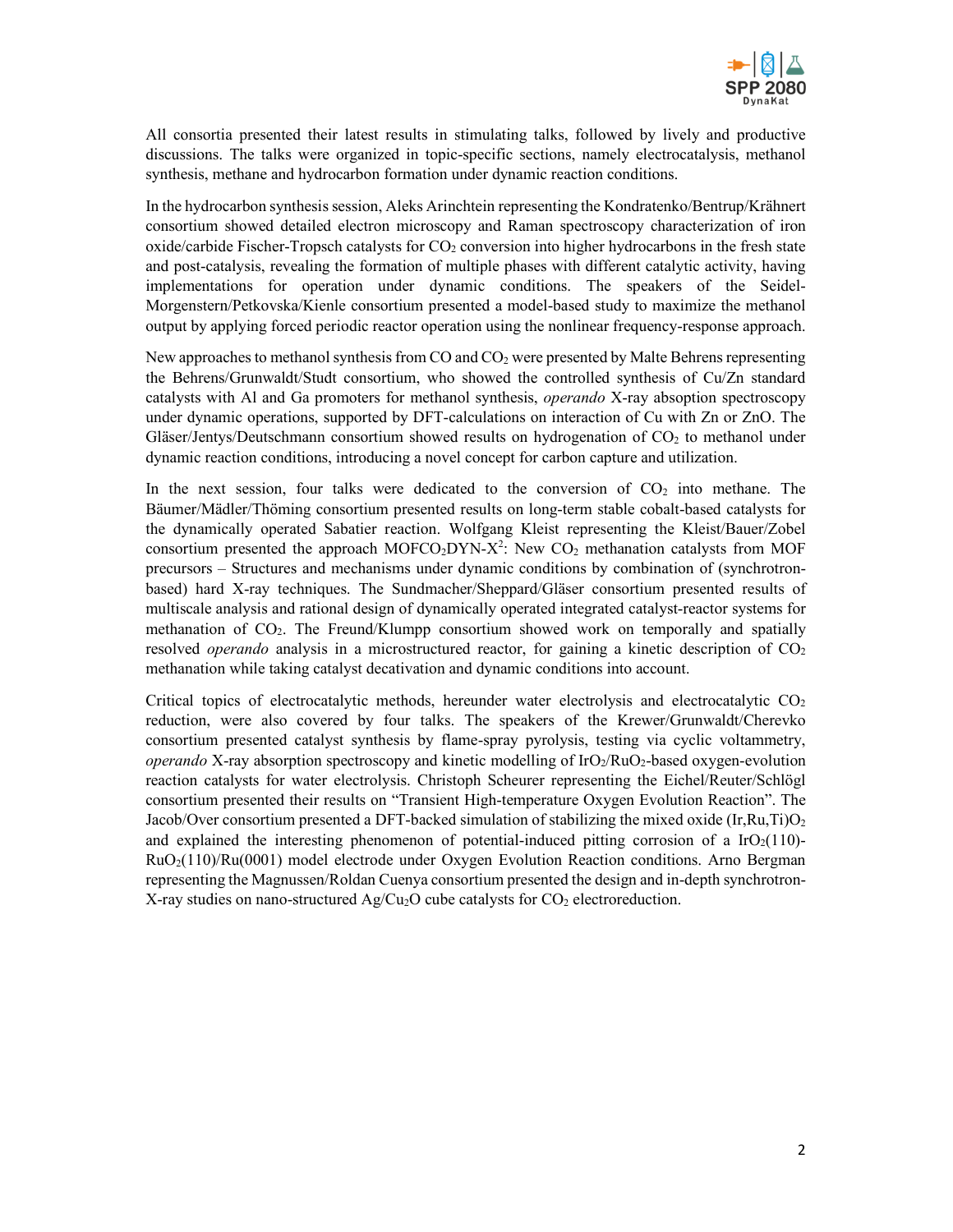

In addition, almost every PhD / postdoctoral researcher presented the detailed results on scientific



*Dr. D. Escalera receiving the 1000 EUR travel award for "Best Poster" during the SPP2080 Status Meeting dinner, handed by Prof. Dr. J.-D. Grunwaldt and Prof. Dr. R. Gläser. Credit: E. Saraçi.*

posters. In order to encourage high quality, motivation and networking the SPP2080 programme awarded 5 poster prizes to most voted posters during the conference dinner, where more scientific exchange took place. The first prize for the best poster, a travel grant of up to 1000 EUR to any SPP 2080-relevant conference/event, was awarded to Daniel Escalera (Helmholtz Institute Erlangen-Nürnberg for Renewable Energy) for his contribution "Electrochemical stability testing of IrRu-based water splitting catalysts with downstream analytics". The following poster prizes, a book "Catalysis" (Eds. Beller, Renken and van Santen) and a limited SPP 2080 memorabilia, were awarded to Dilara Issayeva (University of Leipzig) for her contribution "Sorption of CO2 on Pd-loaded Amine-functionalized Silica under Continuous Flow Conditions", to Christoph Sinn (University of Bremen) for his work "Towards MRI of CO<sup>2</sup> Methanation", to Antonia Herzog (Fritz-Haber Institute Berlin) for her contribution "Design and operando insight of Ag NP-decorated  $Cu<sub>2</sub>O$  nanocubes for  $CO<sub>2</sub>$ electroreduction" and to Jakub Pazdera (TU München) for his work "A novel  $CO<sub>2</sub>$  utilization concept - mechanistic investigation by in-situ IR".

Overall, the meeting was a lively scientific discussion, networking inside and outside of the consortia and a fruitful exchange of career-related ideas. Besides the research, the programme provides financial support for especially female scientists and young scientists with families in building their careers in academic and R&D environments, as well as perspective group leaders in establishing own groups and applying for own funding.

## **Background, Goals and Structure of the DFG Priority Programme "SPP 2080"**

In the age of renewable energy sources, new concepts of energy conversion and storage are required. In contrast to battery technology, catalytic processes are not limited to electric power, but focus on transforming low-energy molecules into reactive high-energy molecules. Basic pillars of chemical energy storage identified today are electrolysis of water to hydrogen and oxygen, as well as hydrogenation of CO2 to fuels and chemicals - methane, methanol, hydrocarbons, ethers and higher alcohols. All these processes require heterogeneous catalysts.

Germany's renewable power sources are dominated by solar power in the south and wind in the north. Unlike conventional energy sources (coal, nuclear, hydroelectric, geothermal) with controllable output, solar and wind power supply depends strongly on time of day and year as well as weather. Corresponding power output may change on the time scale from minutes to hours to days, which is outside of our control. For the catalytic processes mentioned above, this means that fluctuations occur in the power that drives water electrolysis, leading to a fluctuating hydrogen supply which is used in all the subsequent reactions. Hence, power and hydrogen drop-outs are the additional parameter that must be taken into account when designing catalytic systems for renewable energy storage.

Traditionally, catalysts for energy storage processes are operated at stationary conditions under a constant input of reactive feedstock and energy, and can undergo long-term changes such as